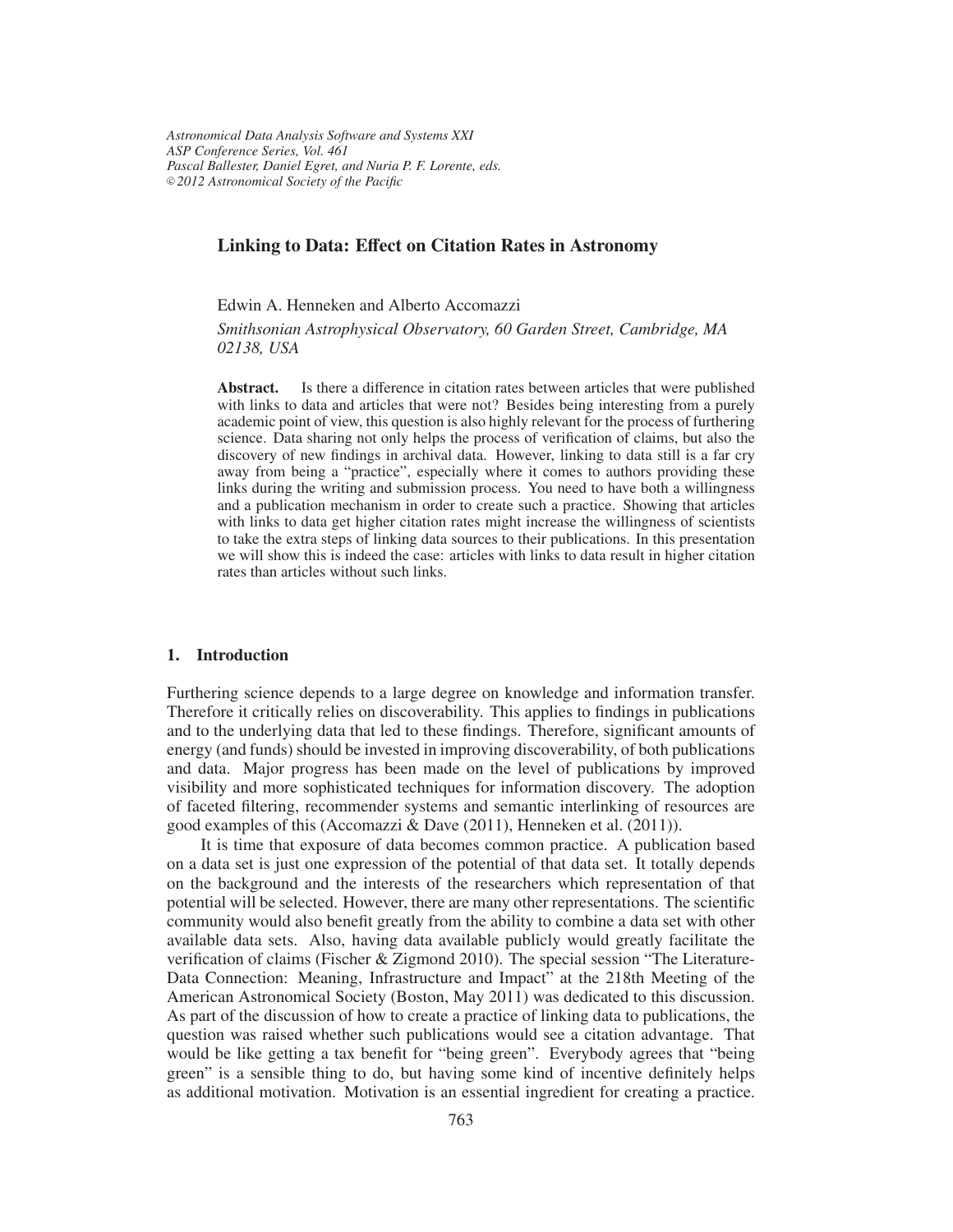#### 764 Henneken and Accomazzi

Since citations are a measure used for scientific impact, it is logical to ask whether investing energy into making data available publicly results in a citation advantage.

In this presentation we address the question whether there is a citation advantage. We explore the question using the holdings and citation data of the SAO/NASA Astrophysics Data System (ADS).

# **2. Results**

With every record in the ADS holdings a number of possible attributes ("links") can be associated, giving access to information related to that record. The attribute used for this analysis is the "D" link, associated with access to on-line data. Currently these links point to data hosted at data centers (like CDS, HEASARC and MAST). The following set of records was chosen for this study: articles published in *The Astrophysical Journal* (including *Letters* and *Supplement*), *The Astronomical Journal*, *The Monthly Notices of the R.A.S.* and *Astronomy* & *Astrophysics* including *Supplement*), during the period 1995 through 2000. Comparing publications with a "D" link to those without such a link would, to a large degree, be comparing apples with oranges, because of the range in subject matter. In order for the comparison to make sense, the subject matter of the publications needs to be restricted. We decided to use keywords as filter. We determined the set of 50 most frequently used keywords in articles with data links. The articles to be used for the analysis were obtained by requiring that they have at least 3 keywords in common with that set of 50 keywords. This resulted in a set of 3814 articles with data links and 7218 articles without data links. The box diagram in Figure 1 characterizes the distribution of citations in the sets with and without data links for, respectively, 2 and 4 years after publication. For this analysis, a random selection



Figure 1. Distribution of citations of articles published in *The Astrophysical Journal* (including *Letters* and *Supplement*), *The Astronomical Journal*, *The Monthly Notices of the R.A.S.* and *Astronomy* & *Astrophysics* (including *Supplement*), during the period 1995 through 2000. The extent of the box corresponds with the interquartile range of the citations and whiskers extend to 1.5 times the interquartile range. The horizontal lines within the boxes correspond with the medians. From left to right, the boxes correspond respectively with the citation distributions for the article set with and without data links 2 years after publication, and 4 years after publication. The medians are respectively at 10, 8, 17 and 13 citations.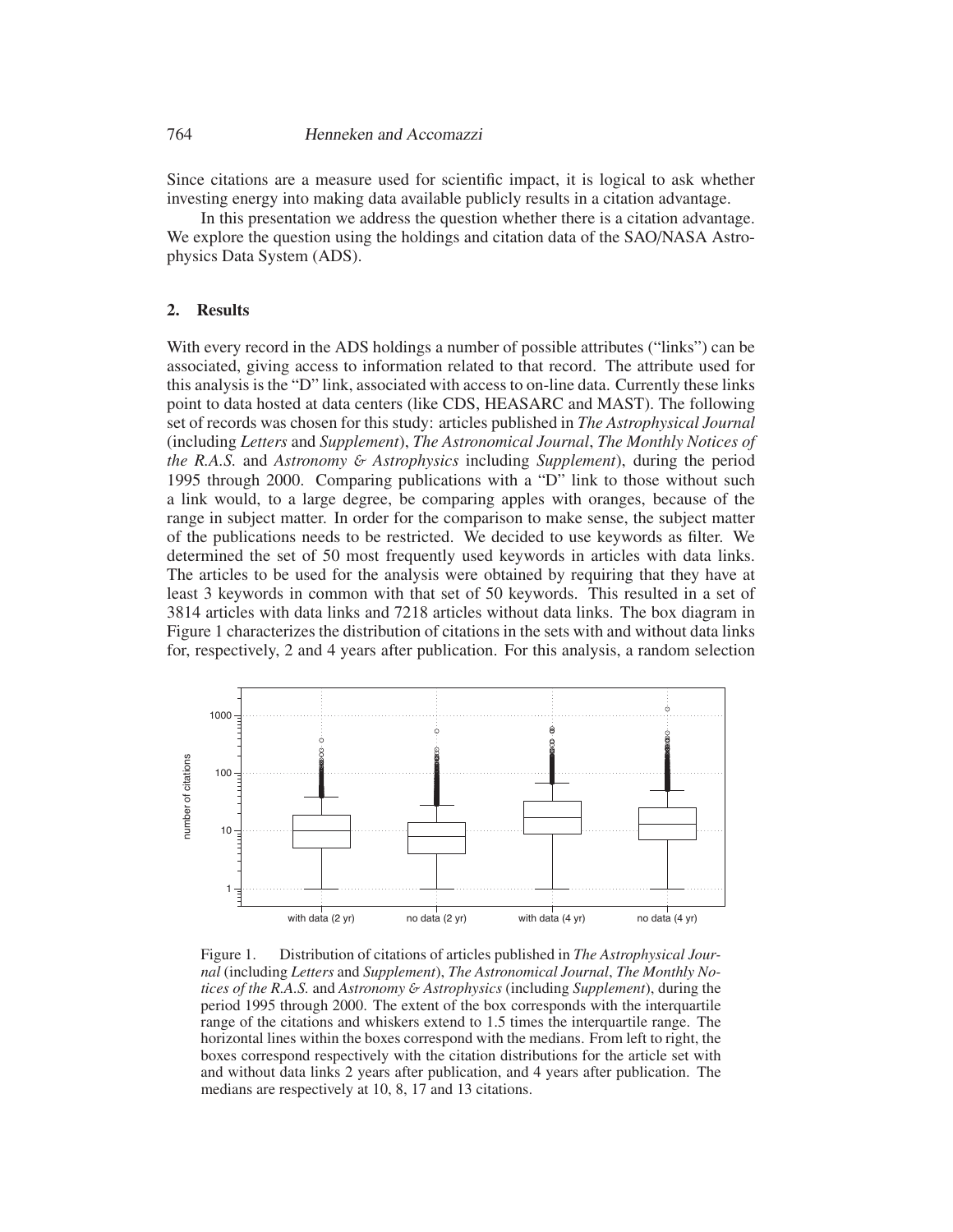of 3814 articles was extracted from the set of 7218 articles (without links to data). For both sets the citation accumulation was determined for each article. From now on, we will refer to the set with data links as  $D_d$  and the one without data links as  $D_n$ . These citation distributions were used to calculate the mean citation accumulation for each set, normalized by the total number of citations in the entire set of publications. The results



Figure 2. The normalized number of citations for data sets  $D_d$  and  $D_n$ . The citations have been normalized by the total number of citations.

are shown in Figure 2, which indicates that publications with a data link have a larger citation rate than publications that do not. To get get an indication of how many more citations a publication with a data link accumulates, on average, Figure 3 shows the cumulative citation distribution, normalized by the total number of citations for articles without data links, 10 years after publication. Figure 3 indicates that for this data set,



Figure 3. The cumulative citation distributions for data sets  $D_d$  and  $D_n$ . The citation counts have been normalized by the total number of citations for articles without data links, 10 years after publication.

articles with data links on average acquired 20% more citations (compared to articles